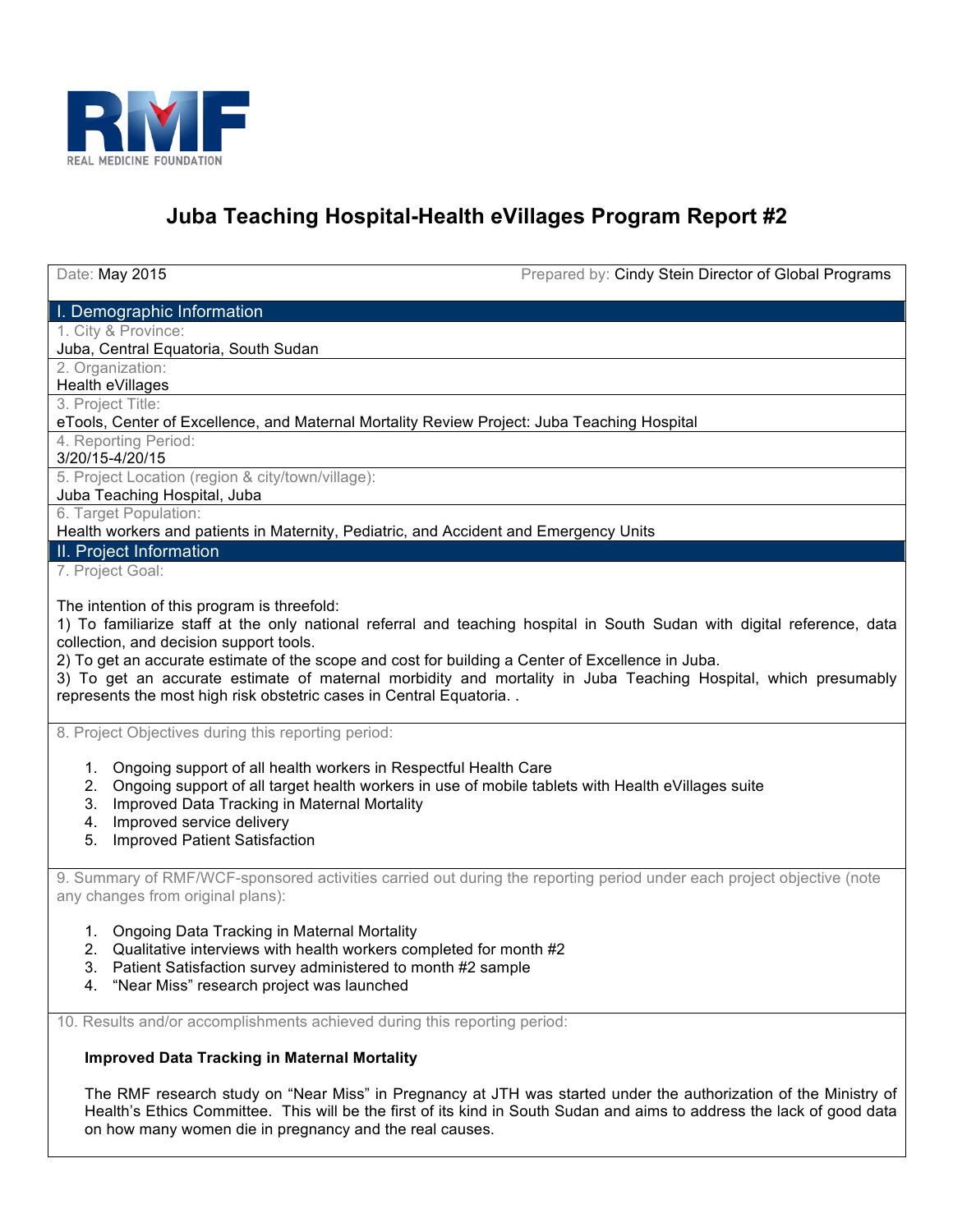The research methodology is:

- 1) Maternity staff received formal training from RMF staff on how to properly collect data on the maternity and inpatient antepartum units
- 2) The head midwife was incentivized to make sure data collection happens properly each shift by checking log books before shift end
- 3) Midwives who correctly report and log maternity cases receive a small incentive per entry
- 4) RMF staff come every morning (7 days a week) to look at log book and identify any maternal deaths and facilitate proper reporting via the OB department chief, and any morbidity cases.
- 5) The morbidity cases are defined per international definitions of postpartum hemorrhage, obstructed labor, septic infection, and hypertension in pregnancy and thus defined as "Near Miss" events (women who experience the complications that typically cause deaths but have survived)
- 6) Women who have experienced one of those complications are not discharged until an RMF trained interviewer meets them and performs the structured interview using the "gate-to-gate" and "three delays" models
- 7) They will also complete a demographic and quantitative survey tool
- 8) Interviews are recorded and will be translated to English and transcribed
- 9) The RMF co-lead investigators will review all transcriptions and group responses into thematic categories and analyze using evidence-based qualitative research methods
- 10) The RMF co-lead investigators will perform statistical analysis on the demographic surveys to address variables
- 11) RMF trained interviewers will also interview a smaller sample of health workers who attended the "Near Miss" event and perform analysis in a similar fashion
- 12) Results will be reported to all stakeholders

Since the project began, we are already seeing a dramatic improvement in proper reporting of all births and morbidity and mortality specifically. Having the support of key people (Ministry of Health, head of the OB department, all of the OB/Gyns on staff, and the head midwife, has helped tremendously. 7 interviews have been completed thus far. Based on birth rate at JTH and algorithmic models predicting "Near Miss" among populations, we chose a sample size of approximately 45 interviews with the end goal being we "reach saturation". This term, in qualitative research, means that no new information or categories are being learned in the interviews and so the sample has been sufficient. The understanding is that we may reach saturation before or after 45 cases, but it will likely be around that number based on many "Near-Miss" studies around the world.

The interviews have already revealed some cultural, economic, political, gender inequality, health infrastructure, and emotional reasons for Near Miss and maternal death.

# **Improved Service Delivery and Improved Patient Satisfaction**

# Patient Satisfaction (PSAT)

Samplings of 20 patients with different admissions diagnoses and from different wards were surveyed by the Master Trainers before discharge during month #2. Included in the sample were women in labor, repeat elective cesareans, hyperemesis gravidarum, fibroids, preterm labor, gastroenteritis, umbilical hernia, and septic infection patients. There were several consistent themes across all wards:

- a) No access to free or subsidized medications and lab tests
- b) Lack of cleanliness in units
- c) Not enough staff for the volume of patients
- d) Disrespect from health workers
- e) Long wait times
- f) Language barriers/communication issues

Of the 20 patients surveyed, only 4 of them said a health worker used a tablet for patient education or medical reference while they were being cared for, 2 of them said they did not recall, and 17 said a tablet was not used directly as part of their care, and 1 did not answer.

*This leaves a definite gap showing we need to focus the next month on encouraging health workers to use the tablets not only for their own reference, but interactively with patients for education purposes.* 

15 said they would recommend Juba Teaching Hospital to friends and family. However, some of this may be due to lack of alternative medical services or cultural norms that would prevent them from admitting otherwise to the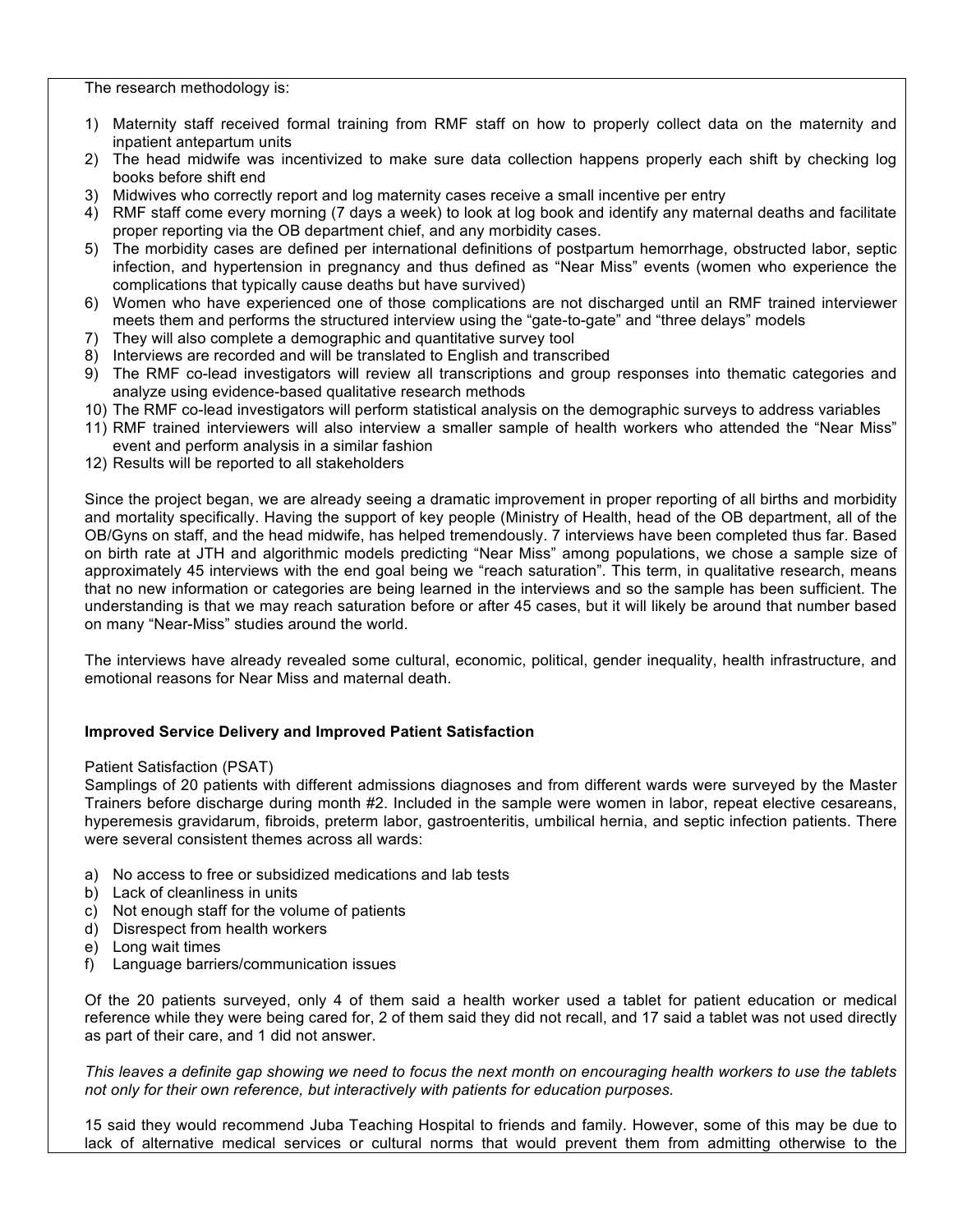#### interviewer.

11 patients said their medical diagnosis and plan of care was explained to them well, 5 said it was somewhat explained and 4 said it was not explained at all.

Health Worker Survey (HWS)

74% of health workers report using the tablet to aid their work at least 3-5 times days per week with 37% of them saying they use it every day. The remaining 26% report using it at least once or twice a week.

This leaves a gap for us to encourage increased use among participants. One reason that contributed to the slight decrease from the prior month is that one participant was admitted to the hospital (not JTH) for health issues and her device was not deployed to another user since she has since returned to work.

The most popular features used:

Omnio  $\rightarrow$  Disease/diagnostic tools: 100% of health workers have used this Drug reference tools: 100% of health workers report having used this Calculators: 26% of health workers report using this Textbook reference: 26% health workers used this feature

Videos  $\rightarrow$  100% of health workers used videos on the tablets in the past month

11. Impact this project has on the community (who is benefiting and how):

The primary beneficiaries of this program are the health workers at Juba Teaching Hospital and their patients. The direct impact has been that hundreds of patients have received better and more timely care as information needed to triage, diagnose, and properly treat them is more readily available. This is especially true for the nurses who often serve as the frontline for patient care as doctors are spread very thin. An indirect benefit is that the health workers have expressed and increase in self-efficacy, which significantly adds to the morale and job satisfaction necessary for worker retention. This is in direct alignment with RMF's value proposition of Respectful Health Care.

One new development we saw over the course of month 2 is that observations were made that the objective and evidence-based material available have actually served to improve staff relationships as well as service delivery. An example of this was highlighted by one of the participants who described that when a doctor and a nurse have differing opinions regarding patient diagnosis or management, the nurse used to always have to concede to the doctor. This left her 1) feeling bad 2) reinforcing the hierarchy 3) discouraging her form taking a stand or voicing her opinion in the future 4) sometimes led to worse patient outcomes. This was true even when the doctor was a new graduate intern and the nurse was experienced. With the tablets, the information used for decision-making is presented to health workers in a way that does not force cultural, gender, or hierarchical norms of interpersonal relationships to be included in the decisionmaking thereby ensuring it is non-threatening and the proper choice is made for the patient.

12. Some suggestions and feedback from health workers:

# **What is the best thing about having the eLibrary device available to you?**

*"It is fast and I can get information I need instantly. I never had that before because we did not even have books to look for things in."*

*"It is good to use to refresh your skills. I look up things I kind of already know just to check things sometimes also."*

*"This is so portable. I used to carry a notebook with all my notes from school around but it was not so easy and a few times I lost it even. The tablet fits in a lab coat pocket."*

*"Especially when the internet is working well, it is so fast to look things up. I think the patients are impressed."*

**Do you have any suggestions or observations to improve the program?**

*"I still wish there were resources in Arabic, especially the videos. There are good videos I can't show patients because*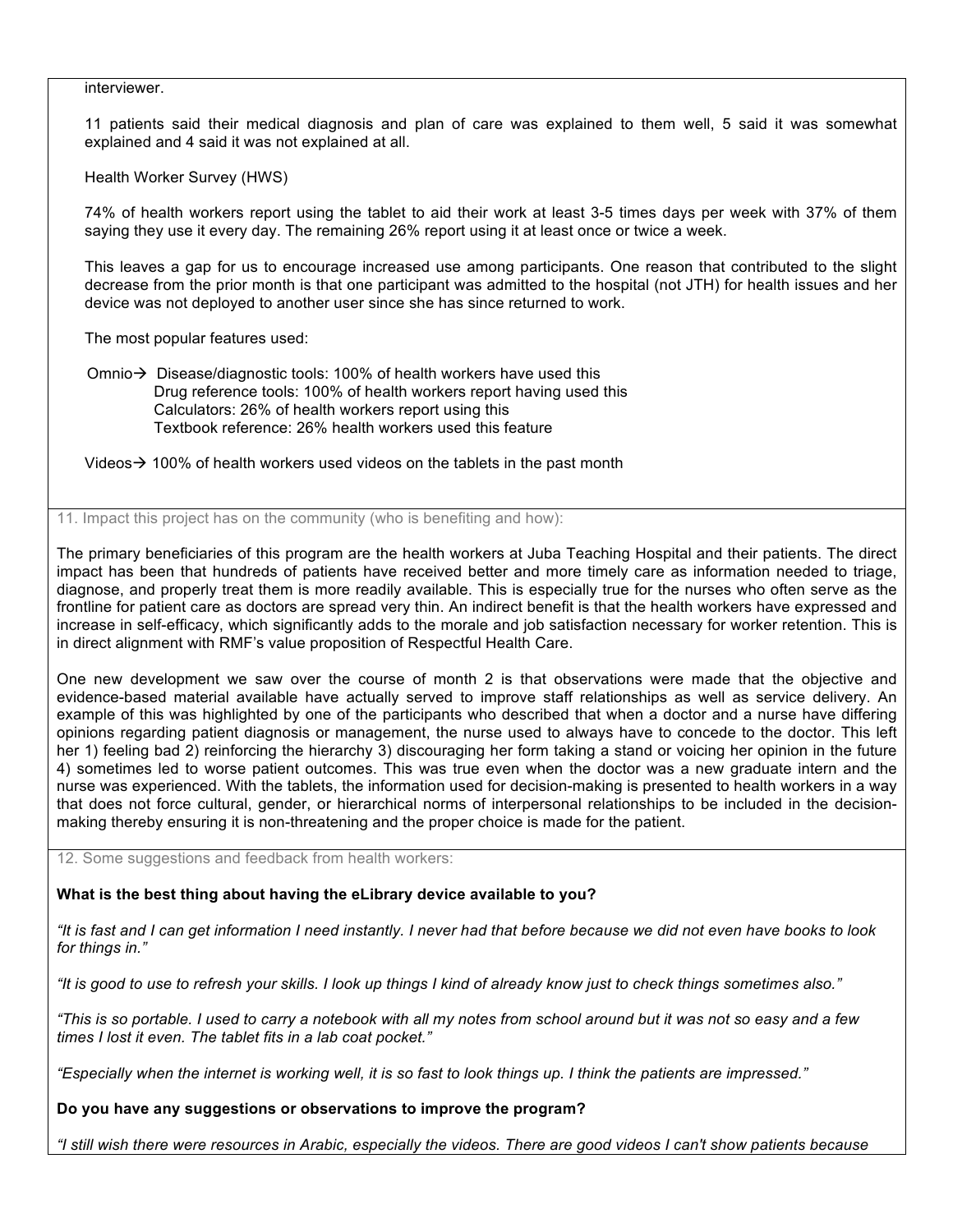*they are only in English."*

*"The charger is complicated because we need to have an adapter and sometimes people will borrow that for other things."*

*"There is not enough surgical information."*

*"You should train and give devices to all the hospital staff because it would make the care much better for all the patients."*

*"I wish the internet was faster. Sometimes it kicks you off."*

*"It can be hard to charge because sometimes there is no electricity. Is there a solar charger maybe?"*

*"It is so busy in the labor room. Too many patients. It takes too much time to use the device with the patient to explain things."*

# **Real use success examples:**

- 1. We had a neonate come in with a hiatal hernia. The device was used to calculate the medication dosage for such a small baby and also we took photos so we can present the case at the department meeting to help other doctors learn.
- 2. A midwife reported using the device with all of her antenatal patients to educate about nutrition in pregnancy and to explain family planning options, specifically to show the limited side effects of certain methods the patients can be concerned about.
- 3. Information on danger signs in pregnancy is explained through the video for patients who understand English.
- 4. The Bishop Score calculator was used to help guide the staff make a decision about whether to, and how to, best induce a patient with a medical condition in pregnancy.
- 5. A patient had a postpartum hemorrhage and the device was used to remind the provider the steps in managing this complication.
- 6. The drug dosage calculator was used on several occasions to help figure out correct dose for eclamptic patients

# 13. If applicable, please list the medical services provided:

- o Antenatal Care, both outpatient and inpatient, high risk)
- o Maternity, both normal and high-risk units as well as operating theater)
- o Postpartum Care
- o Pediatric Medical
- o Pediatric Surgical
- o Accident and Emergency

14. Priority areas to work on for next reporting period:

- Continued data collection Interview Phase of Maternal Near-Miss and Maternal Mortality Research Project
- Continued patient satisfaction report collection
- Continued monitoring and evaluation of tablet participant program
- Incorporate some of the health worker and patient suggestions into the program re: more training and implementing the RHC observational checklist

15. Programmatic Photos

•